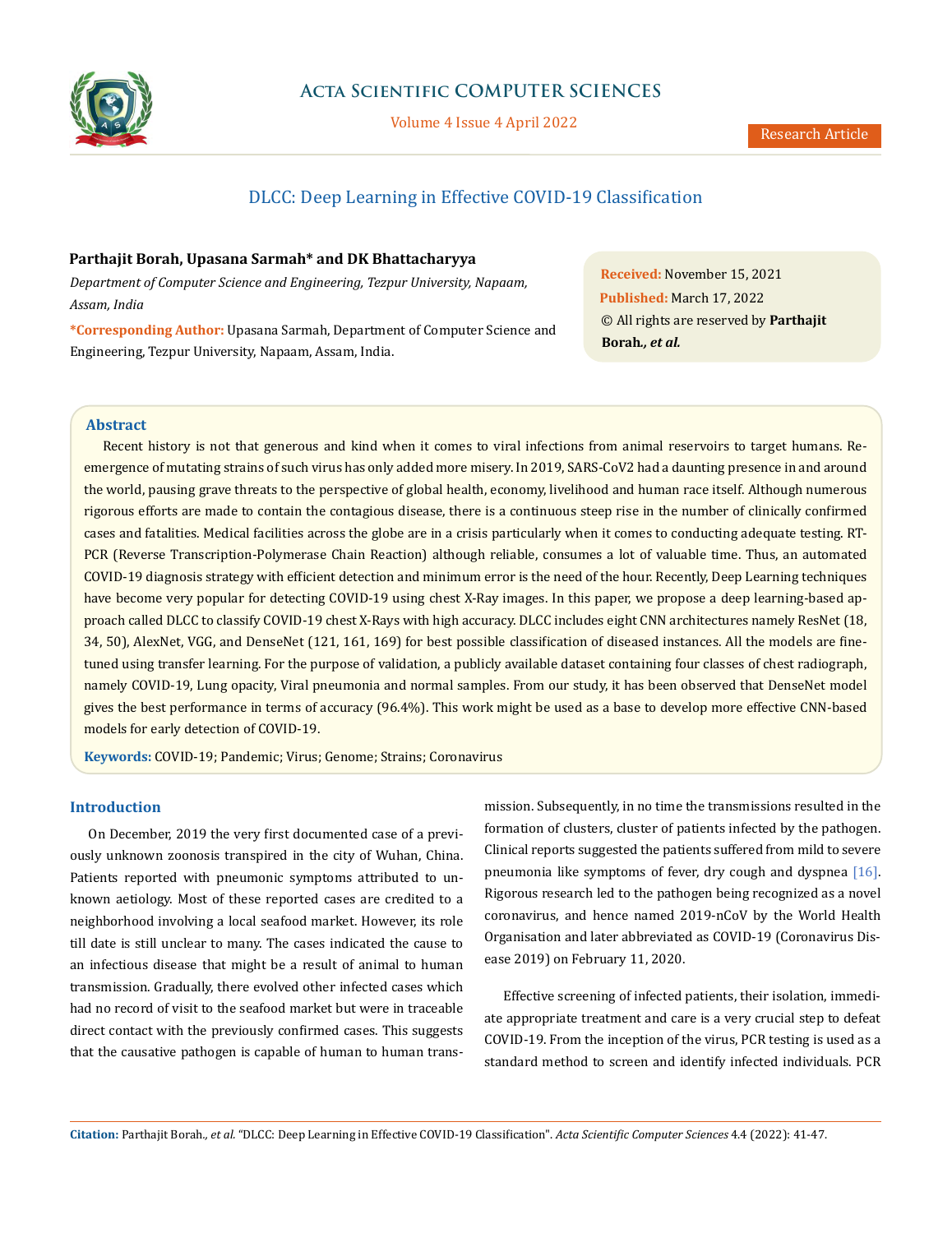tests are reliable, however, the downside of such tests are many fold. They are expensive, involves a complicated manual procedure, requires ample amount of time to obtain an outcome as well as special kits. Screening through X-rays on the other hand, are quick in nature, relatively less expensive and required machines are also readily available. To this end, Deep Learning techniques can be utilized to analyze medical images for the detection of COVID-19 infection. This ensures that the process is automated, reliable and inexpensive.

Deep learning methods have shown much better performance than traditional machine learning methods in many application domains. Deep Learning methods are widely used in clinical methodology for various reasons like identification of anomaly, malignant tumour, fractures in radiographic images including, CT, MRI, and X-ray. Therefore, for automatic identification of whether a patient is suffering from COVID-19, Viral Pneumonia, or Lung opacity we employ Deep Learning techniques to the chest X-Ray images of the patient. The proposed method also helps to point out the Region of Interest (ROI) in the radio-graphic image where the method focuses more during the training phase so that it can distinguish two X-Ray images from two different classes as accurately as possible. During the training phase of the method, quality of the radio-graph image is checked for the presence of noise and adequate information in the image. The learning process in Deep Learning involves discovering inherent representations/patterns in the raw data for the task of classification of a problem at hand. In the context of medical imaging classification by deep learning, pixel information of the concerned image is used at the input level. This automatic procedure of learning the pixel patterns serves as an advantage because it leaves behind the errors resulting from traditional segmentation and/or feature extraction procedure.

#### **Contribution**

This work focuses on the accurate and reliable screening of COVID-19 from chest X-ray images. For this, a total of eight CNN deep learning models namely, ResNet18, ResNet34, ResNet50, DenseNet121, DenseNet162, DenseNet169, VGG, and AlexNet are used. For establishing the effectiveness of the proposed method, we compare the models in terms of validation accuracy, sensitivity, and specificity. Additionally, the hyper parameters such as learning rate, batch size, and number of epochs are studied along with their

impact on the model performance. The main challenge pertaining to the problem however is the limited availability and inadequacy of public datasets. Privacy among others being the main reason behind it. To overcome these limitation, several data augmentation techniques are used so as to obtain several variations of a single image without losing the original meaning and at the same time maintaining the original quality of the image. Furthermore, these techniques help in handling the model overfitting problem.

#### **Organisation of the paper**

The remainder of the paper is divided into the following sections. In Section 2, we discuss a few definitions, data sources, data preprocessing techniques along with the proposed method. Section 3 presents the results of our work in addition to comparison with other works. We wind up in Section 4 and Section 5 with discussion and conclusion.

#### **Materials and Methods**

In the following sub-sections, we discuss the datasets in detail and the methodology employed.

#### **Proposed method**

Our proposed model illustrated in Figure 1, intends to perform automated diagnosis of COVID-19 cases. The model aims to classify a given chest X-ray image into four categories, covid, lung opacity, viral pneumonia, and normal with minimum false alarm.

#### **Problem statement**

For a given radio-graphic image  $\mathsf{R}_{\rho}$  the problem is to categorize  $R_i$  into any one of the four classes.

Below we discuss few definitions useful to describe our work.

#### **Definition 2.1 (Prediction model)**

A model is said to be a prediction model if it can learn or gather knowledge from past experiences and predict the outcome of a given task in the future. (It is validated against additional data).

#### **Definition 2.2 (Transfer learning)**

A technique where knowledge gathered/learned from a particular domain say  $D_{\rm s}$  with learning task T $_{\rm s}$  is used to learn another task T<sub>t</sub> from a different target domain say D<sub>t</sub>.

42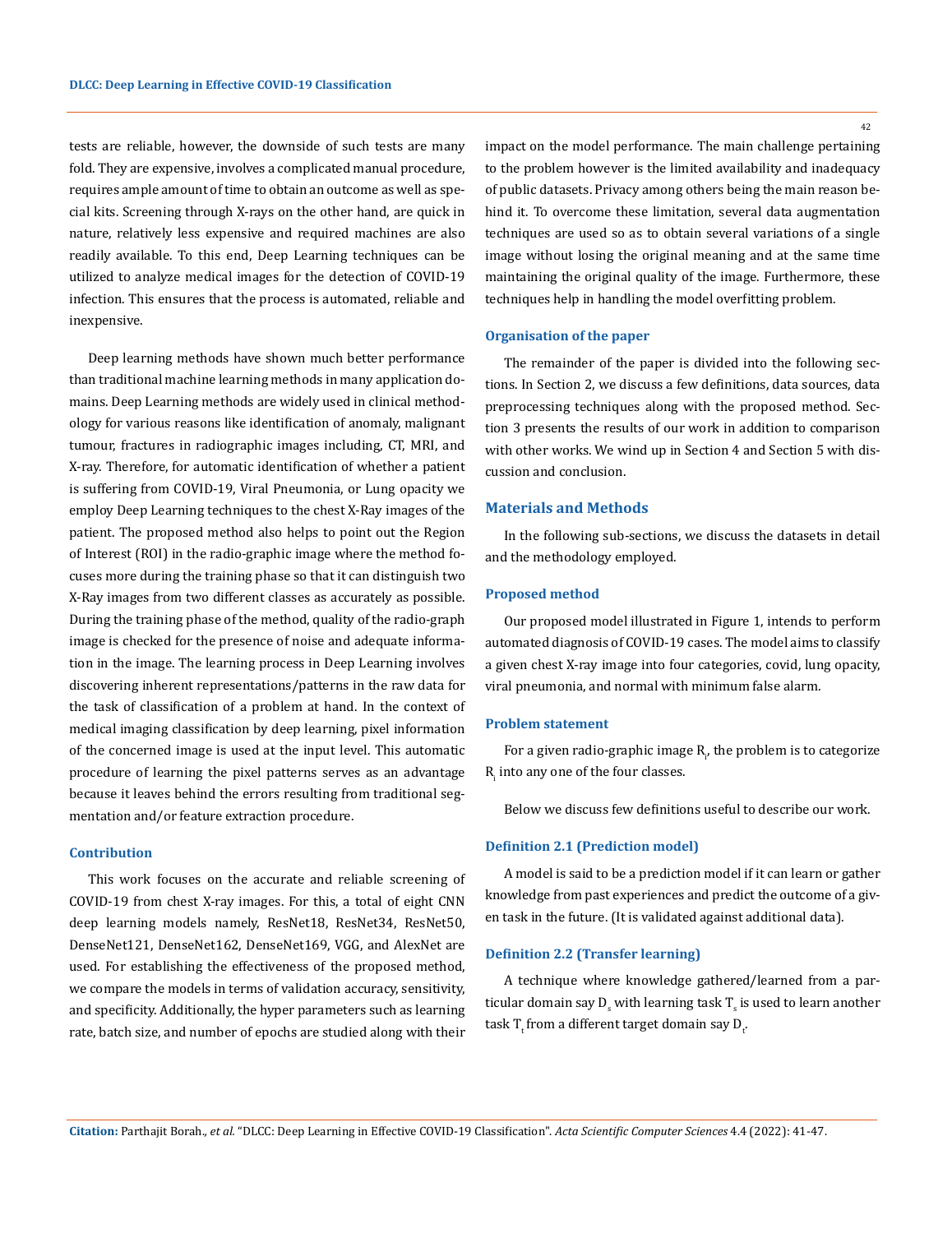

**Figure 1:** Overview of the proposed method.

### **Definition 2.3 (Data augmentation)**

These are techniques by which new data can be obtained by modifying existing data in order to better the performance of the learning model.

#### **Definition 2.4 (Normal class instance)**

An instance is considered to be a normal class instance if it belongs to the normal class category.

#### **Definition 2.5 (Disease class instance)**

An instance is considered to be a disease class instance if it belongs to either COVID19, pneumonia, or lung opacity classes.

### **Definition 2.6 (Misclassified instance)**

An instance is said to be misclassified if it actually belongs to class say  $C_i$  but the predictive model incorrectly classifies it to be in class C<sub>j</sub>.

Convolutional Neural Networks (CNN) require relatively large datasets which may consume huge amount of computational resources in addition to being time consuming. This is the reason why, such networks are generally not trained from scratch. So, we utilize the benefits of transfer learning, where a learning model formerly trained on a different domain's data is fine tuned for use in another domain. Figure 2 illustrates the overview of the transfer learning approach.

In general, the initial CNN layers encode some low level features. The higher convolutional layers prior to the final layer learn some complex features. In transfer learning, those layers are retained to solve a particular task and adjusted as per requirement.

In the proposed method, instead of the pre-trained model's fully connected layer we use a new fully connected layer specific to our problem. The last layer consists of four neurons which is same as the number of target classes in the application, i.e., COVID–19, normal, Lung opacity, and pneumonia. This newly added layer has random weights and it is necessary that they be assigned suitable weights. The optimizer of the network updates the weights of the newly added layer by freezing the previous layers so that the layer weights of the pre-trained network are retained.

In our case, the chest X-Ray image dataset comprising of CO-VID-19 and non COVID-19 images are not adequate to train a CNN model from scratch that involves a large of trainable parameters. Therefore, transfer learning is used to train our models more accurately with limited number of data and more quickly with limited resources. DLCC consists basically of training a CNN model using transfer learning for effective classification of COVID-19 X-ray images. Before training, we also find suitable learning rate using a learning rate finder called cyclical learning rates which help us to obtain the best global learning rate range without exhaustive complicated experimentation. Next, since the newly added layer has random weights, so we train the randomly added layer for one epoch, with all other layers frozen. After that, unfreezes all the layers, and trains them for the number of epochs requested.



**Figure 2:** Illustration of transfer learning.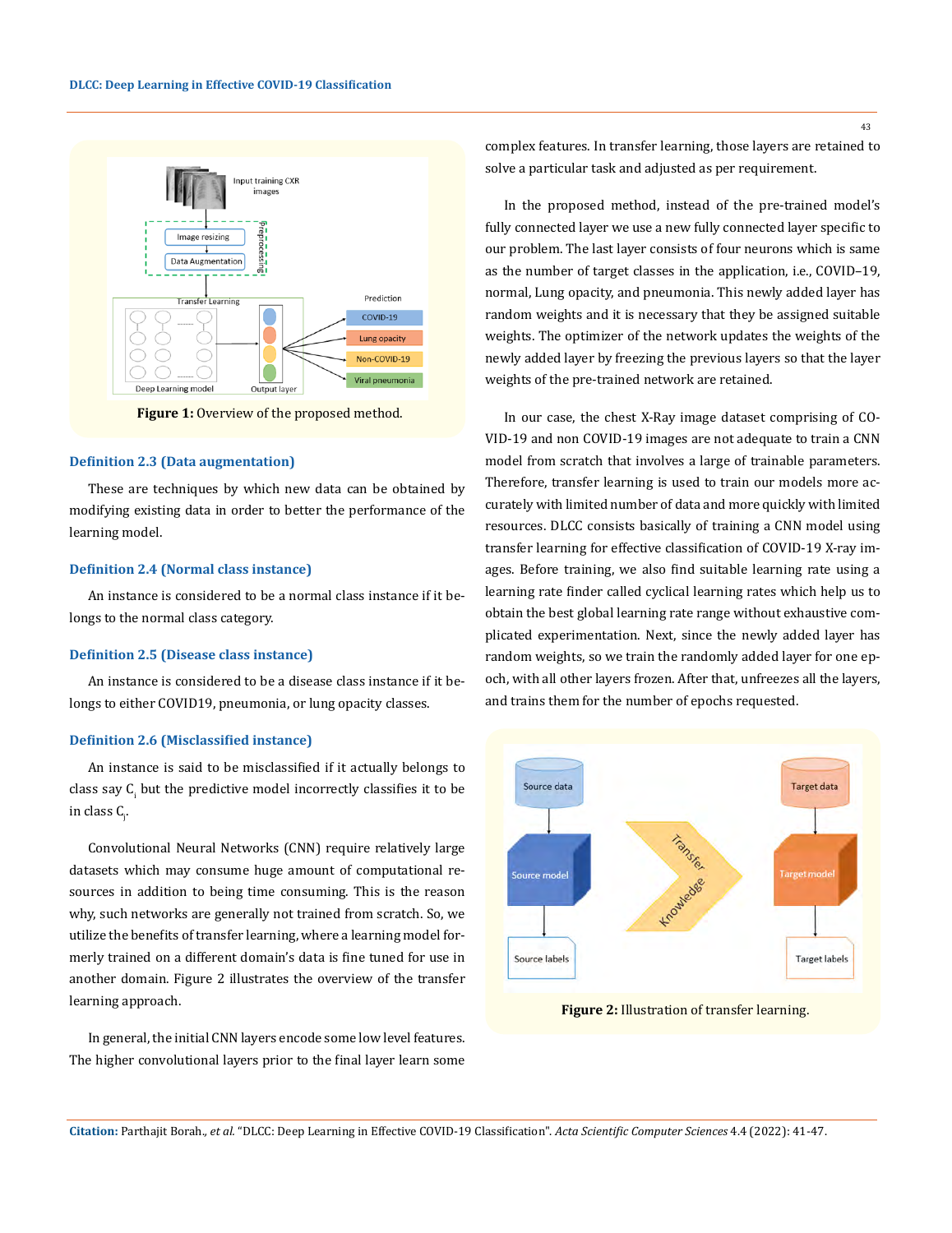DLCC includes eight CNN architectures belonging broadly to four categories namely ResNet, DenseNet, AlexNet, and VGG. These architectures are ResNet (18, 34, 50), AlexNet, VGG, DenseNet (121, 161, 169). All the models are fine tuned using transfer learning [17] in order to distinguish COVID-19 CXR images from non COVID-19 instances.

### **Data source**

In this study, we consider a study population comprising of four classes of Chest X-Ray (CXR) images, namely COVID-19, non-CO-VID-19, Lung opacity and Viral pneumonia. While there are 3616 images of COVID-19 collected from  $[3,6,10,19]$ , there are 10,192 normal images collected from  $[4,12]$ . On the other hand, there are 6012 and 1345 CXR images of Lung opacity and Viral pneumonia collected from Radiological Society of North America (RSNA) CXR dataset  $[2]$  and Chest X-Ray Images (pneumonia) database  $[4]$  respectively. All the collected images are quality checked to ensure they are suitable for model training. The training and testing sets are randomly populated with collected CXR images using random sampling without replacement in a 80:20 ratio.



**Figure 3**

It is important here to note that, each data sample from all the four categories has an equal opportunity for selection. Table 1 shows the summary of the dataset. Figure 3a, 3b, 3c and 3d shows the sample images of the dataset.

| <b>Dataset</b> |          |              |                 |  |  |
|----------------|----------|--------------|-----------------|--|--|
| Normal         | COVID-19 | Lung Opacity | Viral Pneumonia |  |  |
| 10192          | 3616     | 6012         | 1345            |  |  |

**Table 1**: Dataset information.

# **Data Preprocessing**

A crucial step before data is fed into a CNN model is the step of Data Preprocessing, which helps improve the model accuracy. 44

Because the overall process demands the images to be of same dimension, a significant step in preprocessing is image resizing. The images in our dataset are resized into 242x242 pixels and then randomly cropped to full height or width in each epoch. For image resizing, an image interpolation technique called bilinear non adaptive interpolation is applied in our case. In bilinear interpolation [11], two linear interpolations are used one in horizontal and other in vertical direction. The non-adaptive technique does not use the content based features of the image instead it directly acts on the pixel values of the image. Subsequently, we apply data augmentation techniques to create transformed versions of the original data while preserving its class labels. Data augmentation techniques like rotation, flipping, perspective warping, brightness changes, contrast changes, noise addition and resolution adjustment are applied. Figure 4 shows the original image and its transformed versions after applying data augmentation. It is worth noting here that data augmentation comes in handy when data is scarcely available to build the model as it can create a number of varied images from the original image  $[15,18]$ . It is carried out in the following ways (all the values taken are decided through experimentation process).

- The images are randomly rotated by 10 degrees with a probability of 0.75.
- The images are flipped in a horizontal manner with a probability of 0.5.
- The colours of the images are adjusted by changing the brightness and contrast. The brightness is changed by 20% and contrast by 20% with a probability of 0.75.
- Images are zoomed randomly to a maximum of 100% with a probability of 0.5
- Perspective warping is applied with magnitude 0.2 to all the images with probability 0.5.



**Figure 4:** Illustration of data augmentation techniques.

**Citation:** Parthajit Borah.*, et al.* "DLCC: Deep Learning in Effective COVID-19 Classification". *Acta Scientific Computer Sciences* 4.4 (2022): 41-47.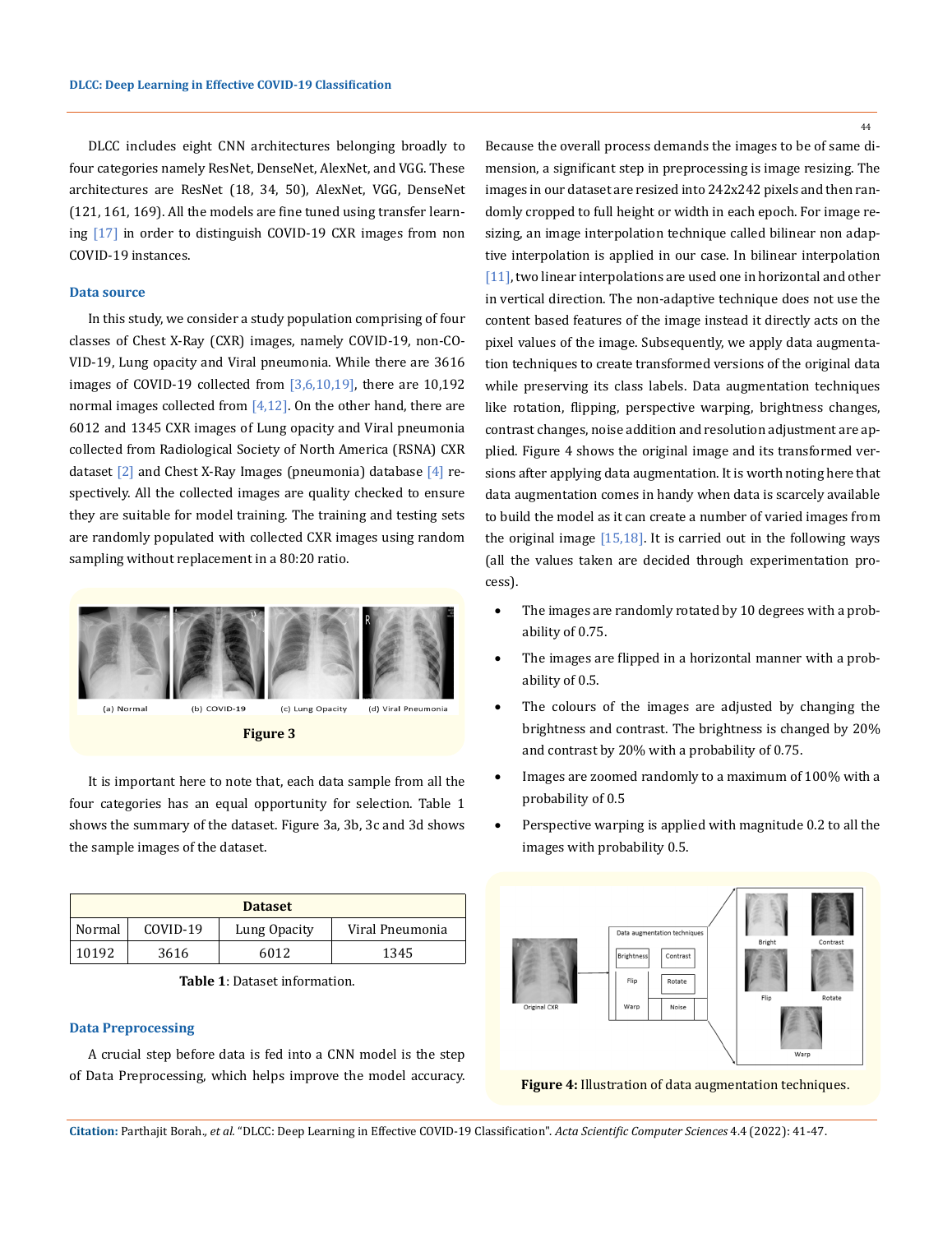### **Results**

We implement all deep learning models using PyTorch 1.9.0. The experimental works are conducted on a workstation consisting of Intel Xeon (R) W-2145 processor with 8 cores, 64GB RAM, and NVIDIA Tesla K80 GPU with 12GB VRAM. For updating weights of the network, especially the newly added layers (head) during the training period, adam optimizer  $[9]$  with parameter settings  $\beta$ 1 =  $0.9, \beta$ 2 = 0.999, and  $\epsilon$  = 1e-5 and cross entropy loss function is used. A learning rate finder called cyclical learning rate is utilized to obtain a learning rate of 3e-3 during training phase. Throughout all the conducted experiments, a batch size of 64 is used. For training and validation purpose, we divide the data into 80-20 proportion. The models are trained precisely for 20 epochs and the weights achieving the highest validation accuracy is retained. Table 2 lists the validation accuracy, sensitivity, and specificity of each model used in the experiment. It can be noted that DenseNet 161 gives the best performance with 96.4% accuracy.

### **Comparison with other methods**

Here we compare our method with other methods in the literature.

In [13], the authors unlike us have used full chest CT scans to detect COVID-19 infection. Transfer learning and other preprocessing techniques are also used and an accuracy of 94.9% is achieved. Comparison with other methods section.

|             | <b>Accuracy</b> | <b>Sensitivity</b> | <b>Specificity</b> |
|-------------|-----------------|--------------------|--------------------|
| ResNet18    | 95.6            | 93.8               | 96.5               |
| ResNet34    | 95.6            | 93.2               | 97.3               |
| ResNet50    | 96.0            | 95.4               | 97.0               |
| DenseNet121 | 95.8            | 95.10              | 97.0               |
| DenseNet161 | 96.4            | 95.7               | 97.10              |
| DenseNet169 | 96.2            | 96.0               | 97.3               |
| AlexNet     | 94.2            | 93.4               | 95.5               |
| VGG         | 95.4            | 94.8               | 96.7               |

**Table 2:** Accuracy, sensitivity, and specificity of CNN models.

In [8], the authors have used Resnet and VGG models in COV-ID-19 detection. The resnet 50 model gives the highest accuracy of 92.6%. In addition, they also used SVM classifier with features extracted from CNN model. Highest accuracy of 94.7% is obtained with the SVM classifer with linear kernel function.

In  $[1]$ , the authors unlike us have used a study population consisting of 5644 patients where they have considered 111 laboratory findings. Of all the six different deep learning models used Long-Short Term Memory (LSTM) achieves the highest accuracy of 86.6%.

In [20], the authors used four CNN models namely, ResNet34, ResNet50, VGG16, and Inceptionv3 along with mask attention mechanism. The resnet 50 with mask attention mechanism gives the highest accuracy of 96.32%.

In [5], unlike our approach, the authors used lung ultrasound imagery for the detection of COVID-19 infection. Of all the Deep Learning models used, InceptionV3 network achieved the best average accuracy of 89.1%.

In [7], unlike us the authors have used four CNN architectures namely, VGG19-CNN, ResNet152V2, ResNet152V2 + Gated Recurrent Unit (GRU), and ResNet152V2 + Bidirectional GRU (Bi-GRU) for detecting COVID-19 by classifying both CT scan and X-ray images. Highest accuracy of 98.05% is achieved by VGG19+CNN model.

### **Discussion**

This paper presents an effective deep learning approach called DLCC based on Convolutional Neural Network (CNN) to automate the process of discrimination between covid-19 and non-covid19 (lung opacity, viral pneumonia, normal) CXR images. This model offers fast, automated, precise and effective results to classify and screen COVID-19. As input, we provide Chest X-Ray (CXR) images to the model which uses raw pixel values from them instead of extracting some selected features. Since, medical datasets are not abundantly available due to several reasons, a CNN model is difficult to train from scratch. Therefore, we use transfer learning approach to fine tune pre-trained CNN models to map to our problem. Of all the eight architectures used in our study, we observe that Densenet 169 gives better performance than others in terms of validation accuracy. Additionally, the performance of the models can be improved especially by cleaning the data along with correctly labeling the images in the dataset with the help of a domain expert. Out of all the misclassified images, we consider two sample images as shown in Figure 5 as example where the ground truth available is normal but the model predicts it to be COVID-19 with a high probability of 0.98. In such scenarios, consulting a domain expert is inevitable.

**Citation:** Parthajit Borah.*, et al.* "DLCC: Deep Learning in Effective COVID-19 Classification". *Acta Scientific Computer Sciences* 4.4 (2022): 41-47.

45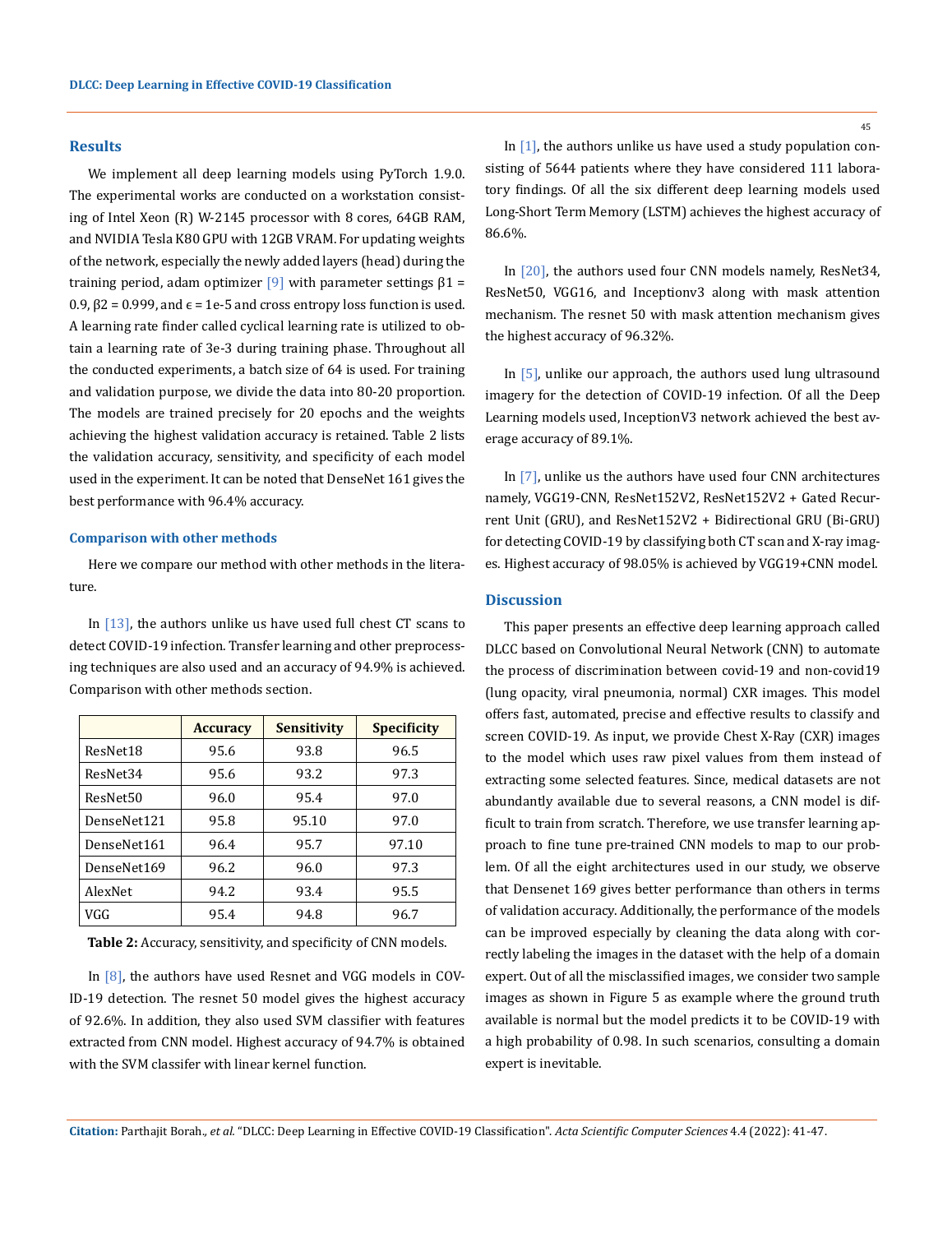

**Figure 5:** Misclassified image.



**Figure 6:** Misclassified image.

In figure 7, it is shown that the gradient class activation map [14] of a CNN model where important input regions are highlighted, is given most importance by the model for prediction. Similarly, in figure 8, the gradient class activation map of second last resnet group is shown. Here, we can see that the model gives importance to the highlighted portion of the input region in the second last layer of the resnet 18 model. Bright input regions correspond to high activations and other correspond to low activations. So this class activation map can be used to analyze the false positives and also to improve the quality of the training data. Also, with the help of domain expert, appropriate localization of the input region can be done so that the model can give more importance to the localized area. So, using domain expert localization, it is possible to improve the performance of the model.



**Figure 7:** Gradient Class activation map of Resnet18 model.



**Figure 8:** Gradient Class activation map of second last layer of Resnet18 model.

# **Conclusion**

COVID-19 pandemic has created havoc in and around the globe. Adequate testing and treatment seem to be the only answer to tackle the pandemic. Although, medical infrastructure facilitates testing, many a times these testing procedures are very time consuming. Hence, an appropriate approach is needed which can not only fasten up the testing procedure but is also reliable. Our approach DLCC is successful in detecting whether a given sample belongs to the COVID-19 category or not in a fast and efficient manner. To this end, four categories of CNN architectures are used for

**Citation:** Parthajit Borah.*, et al.* "DLCC: Deep Learning in Effective COVID-19 Classification". *Acta Scientific Computer Sciences* 4.4 (2022): 41-47.